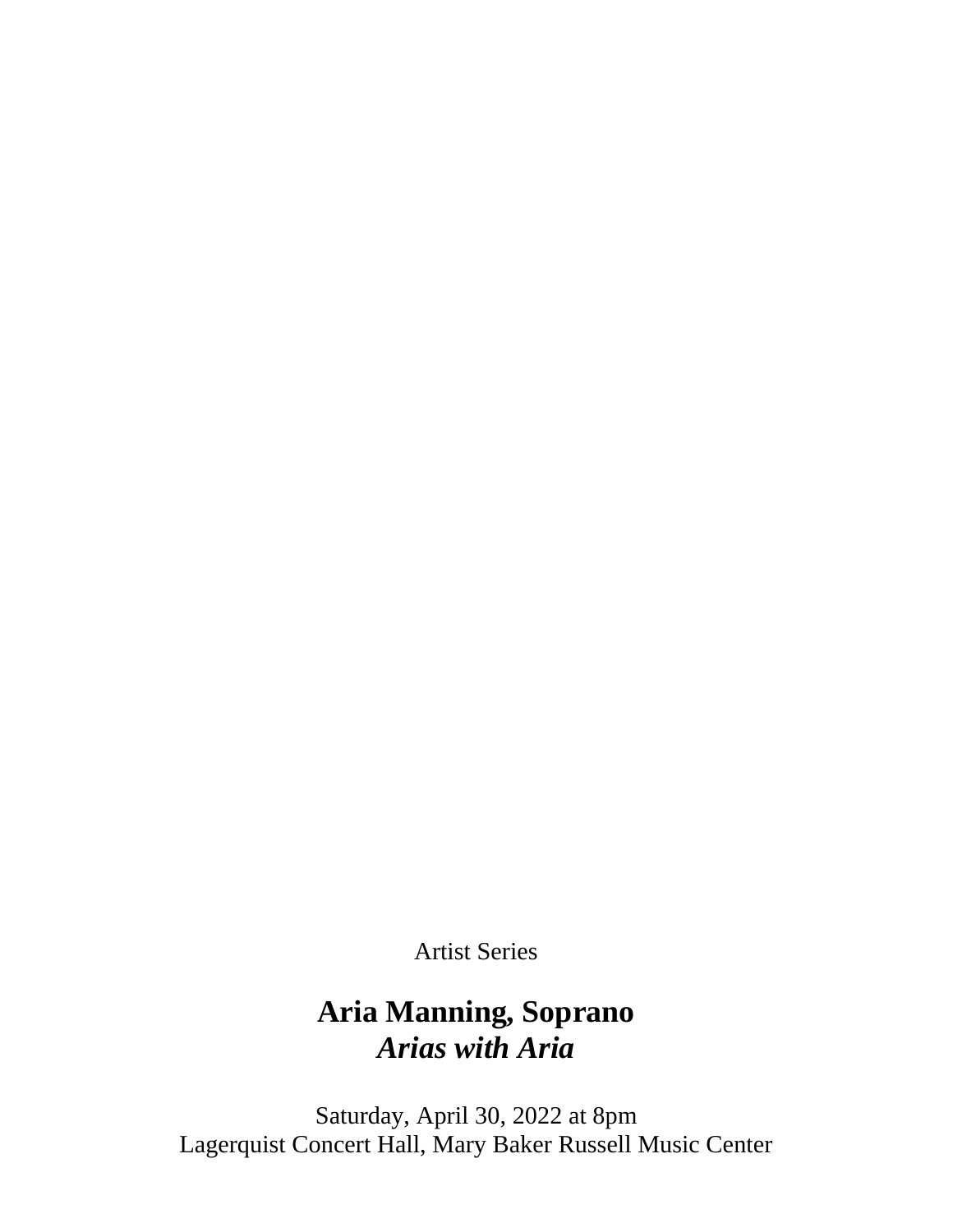# Pacific Lutheran University School of Arts and Communication / Department of Music presents

# Artist Series

# **Aria Manning, Soprano** *Arias with Aria*

# with Sheila Bristow, *piano*

Saturday, April 30, 2022 at 8pm Lagerquist Concert Hall, Mary Baker Russell Music Center

Welcome to Lagerquist Concert Hall.

Please disable the audible signal on all watches and cellular phones for the duration of the concert. Use of cameras, recording equipment and all digital devices is not permitted in the concert hall.

# **PROGRAM**

#### **Love through Music**

| from <i>Cantata No.</i> 51, <i>BWV</i> 51 |  |
|-------------------------------------------|--|

#### **Love and Sorrow**

**Ah! Je veux vivre.................................................................................................................... Charles Gounod (1818-1893) Oh! Quante volte .....................................................................................................................Vincenzo Bellini (1801-1835)**

#### **Love of Nature**

**Chansons de Ronsard ............................................................................................................. Darius Milhaud (1892-1974)**

- *1. A une Fontaine*
- *2. A Cupidon*
- *3. Tais Toi, babillarde*
- *4. Dieu vous gard'*

# *INTERMISSION*

#### **Young Love**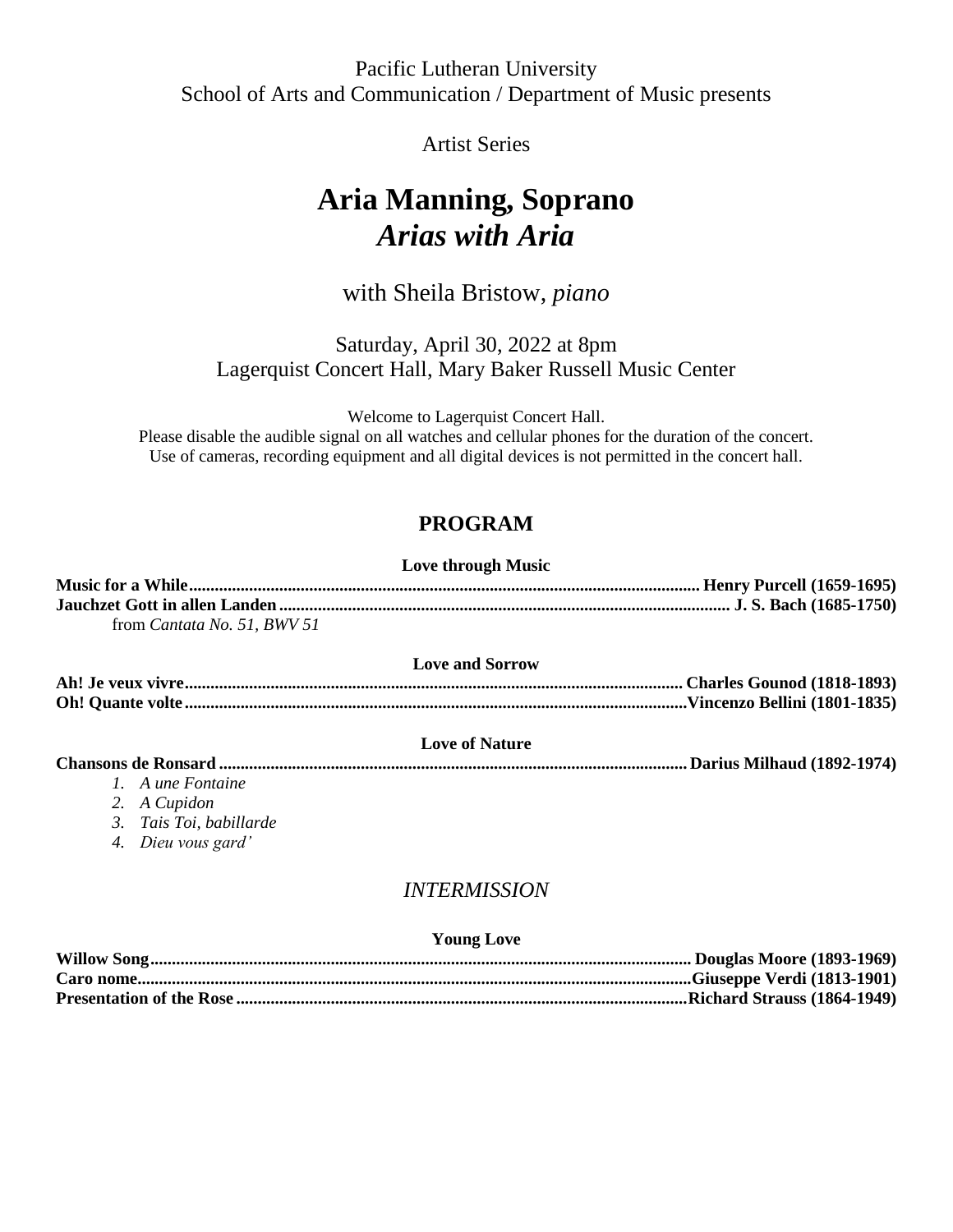#### **Program Notes**

*Music for a While* was originally composed by English Baroque composer Henry Purcell as the second of four movements of incidental music for the play *Oedipus*, written by John Dryden and Nathaniel Lee. It is a da capo aria written for a soprano or tenor, a harpsichord, and a bass viol. Throughout the piece an ascending ground base line can be heard, which represents King Laius rising from the dead. In the piece there is a three-bar loop ending with a perfect cadence, which overlaps with the vocal phrase, creating an overall sense of moving forward.

*Jauchzett Gott in allen Landen* is the first of five movements of *Cantata No. 51*, Bach's only church cantata scored for a solo soprano and trumpet. The text was written by an unknown poet and the title translates to "Exult in God in every land." The piece is one of the most popular of Bach's church cantatas, according to Bach scholar Klaus Hofmann, and it evidences "overflowing jubilation and radiant beauty."

*Ah! Je veux vivre* is an aria from French composer Charles Gounod's *Roméo et Juliette*, an opera based on William Shakespeare's tragic play *Romeo and Juliet*. In this part of the opera, the Capulets are celebrating Juliet's birthday with a masquerade ball, which Roméo is secretly attending. Juliet sings about how amazing the ball is and how wonderful it is to be alive on such a wonderful night, and Romeo, who has never seen Juliet before, is enchanted by her singing and exuberance.

Continuing with the theme of love and sorrow, *Oh! Quante volte* is also from an opera based on Shakespeare's play *Romeo and Juliet*, and is from Vincenzo Bellini's, *I Capuleti E I Montecchi*, (or *The Capulets and the Montagues*). The aria occurs during Act I, after Romeo's proposal to Giulietta has been rejected, while Giulietta is betrothed to Tybalt. Giulietta sits in her room wondering where Romeo is, waiting impatiently to see him, and is overcome with sadness and longing for him.

*Chansons de Ronsard* is a collection of four songs celebrating love, nature, and springtime, composed by French composer Darius Milhaud. The first song, *A une Fontaine*, is a graceful French waltz describing a lively fountain in the summer. The second*, A Cupidon*, is a moderate-tempo ballad with a message to cupid protesting that the love god's arrows couldn't have been meant for him and begs him to choose someone else. The third, *Tais-Toi, babillarde*, contains a high tessitura and florid passagework mimicking a swallow whom the poet asks to not wake him in the morning. The fourth and last song, *Dieu vous gard'*, is a song dedicated to spring and nature, and describes all the natural wonders the poet holds dear.

*Willow Song* is an aria from the opera *The Ballad of Baby Doe* with music by American Composer Douglas Moore and libretto by John Latouche. Baby Doe Tabor was a young woman who moved to Leadville, Colorado, in the 1870's after divorcing her first husband Harvey Doe. She soon remarried to Horace Tabor, who was twice her age and left his wife of 25 years to marry Baby Doe, causing a scandal at the time. Moore was well known for his American themes and lyricism in a popular, conservative style, and used the story of Baby Doe to create his most well-known opera. In this aria, Baby Doe is new to the town of Leadville, and sits in the lobby of the hotel she is staying at late at night. She sings *Willow Song*, which is overheard by Horace Tabor, who instantly falls in love with her.

*Caro nome* is an aria from Italian composer Giuseppe Verdi's *Rigoletto*. Set in Mantua, Italy, the hunchback Rigoletto tries to conceal his lovely daughter Gilda from the world, only allowing her to go to church. Unfortunately, one day Gilda attends church and meets a handsome young man who calls himself Gualtier Maldè and falls instantly in love with him, not suspecting that he is her father's employer, the Duke of Mantua. Gilda sings of her first love and her desire to be with Gaultier Maldè in this aria.

*Presentation of the Rose* (or *Mir ist die Ehre*), is an aria from the comic opera *Der Rosenkavalier*, composed by German composer Richard Strauss. While a comedy on the surface, the opera muses on the passing of time and the challenges of growing old. Originally, this aria is a duet between young lovers Sophie von Faninal, who is betrothed to another man, and Count Octavian Rofrano, the young lover of the aristocratic Marschallin. The two fall in love at first sight and declare their love for one another during the aria, which has now become a popular solo piece for soprano voices.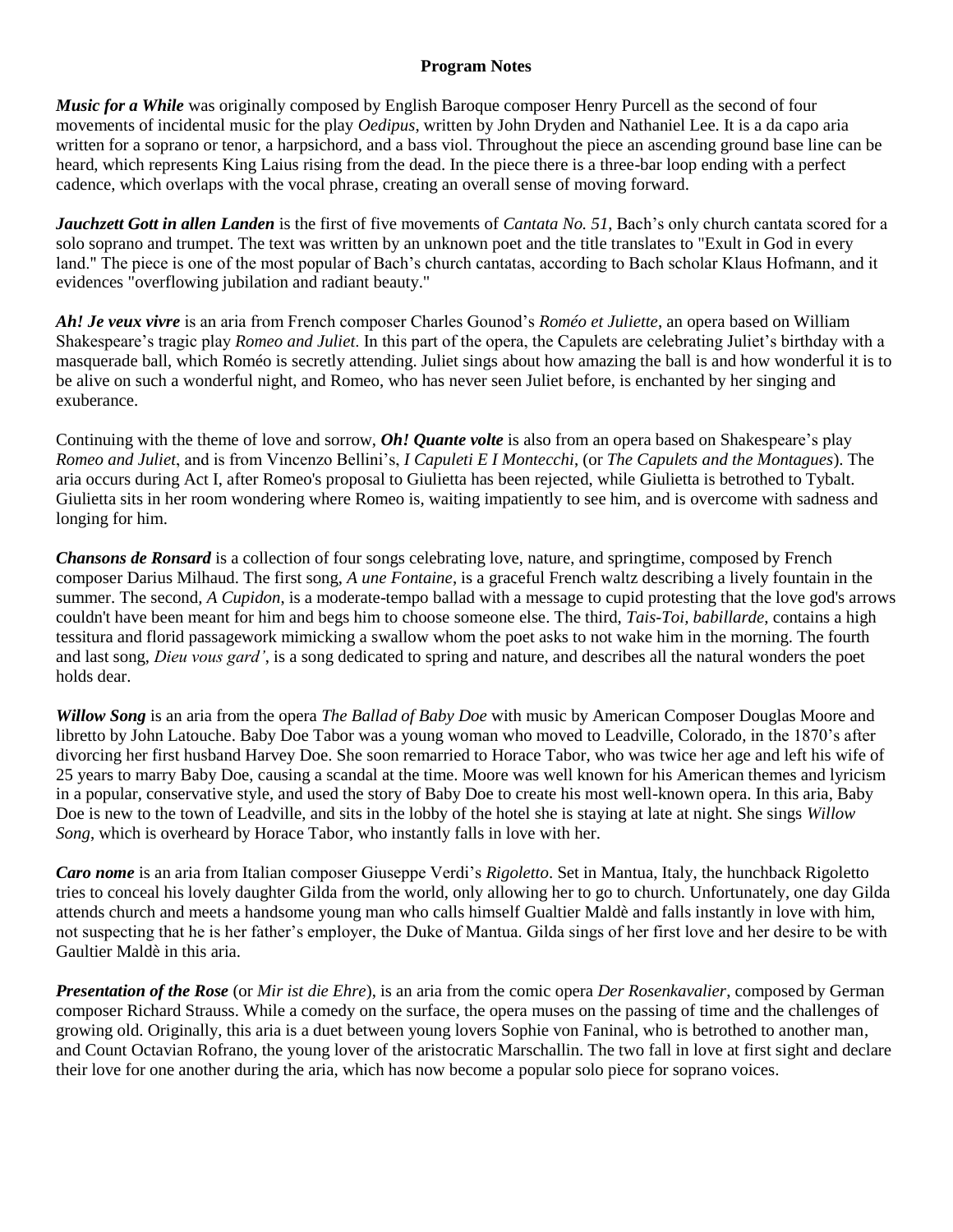### **Text and Translations**

#### *Music for a While*

Music for a while Shall all your cares beguile.

Wond'ring how your pains were eas'd And disdaining to be pleas'd Till Alecto free the dead From their eternal bands, Till the snakes drop from her head, And the whip from out her hands.

Music for a while Shall all your cares beguile.

### *Jauchzett Gott in allen Landen*

Shout for joy to God in every land! All the creatures contained in heaven and earth must exalt his glory, and to our God we would now likewise bring an offering since in affliction and distress at all times he has stood by us.

### *Ah! Je veux vivre*

I want to live In the dream that exhilarates me This day again! Sweet flame, I guard you in my soul Like a treasure!

This rapture of youthfulness Doesn't last, alas! but a day, Then comes the hour At which one cries, The heart surrenders to love And the happiness flies without returning

Far from a morose winter, Let me slumber And breath in the rose Before it dies.

## *Oh! Quante volte*

Behold me decked out like a victim on the altar. Oh if only I could fall like a victim at the foot of the altar! Oh nuptial torches,

so hated, so fateful, ah! would that you were the tapes of my doom. I burn, a blaze, a fire all my torment. In vain I call on the winds to cool me. Where are you Romeo? In what lands do you wander Where, where shall I send them, where my sighs where to?

Oh! How much time, Oh! How often I beg you! the sky weeps with the passion of my waiting And delude my desires! To me the light of day ah! is like the flash of your presence ah! the air that winds around is my longings.

## *Chansons de Ronsard*

#### *1. To a fountain*

Listen to me, living fountain, from whom I oft have drunk, flat on my belly overlooking your bank, lazy in the cool breeze while the summer harvests Ceres' unclad breast and the air whimpers beneath the beaten wheat. So may you always be in religion to all those who drink from you or who pasture their cattle on your green banks. So may nymphs forever dance around you

in the moonlit midnights.

## *2. To Cupid*

Day pushes night, and dark night pushes gleaming day with dark shades.

Autumn follows Summer and the winds no longer rage after the storm.

But the love fever that torments me burns in me forever unabated.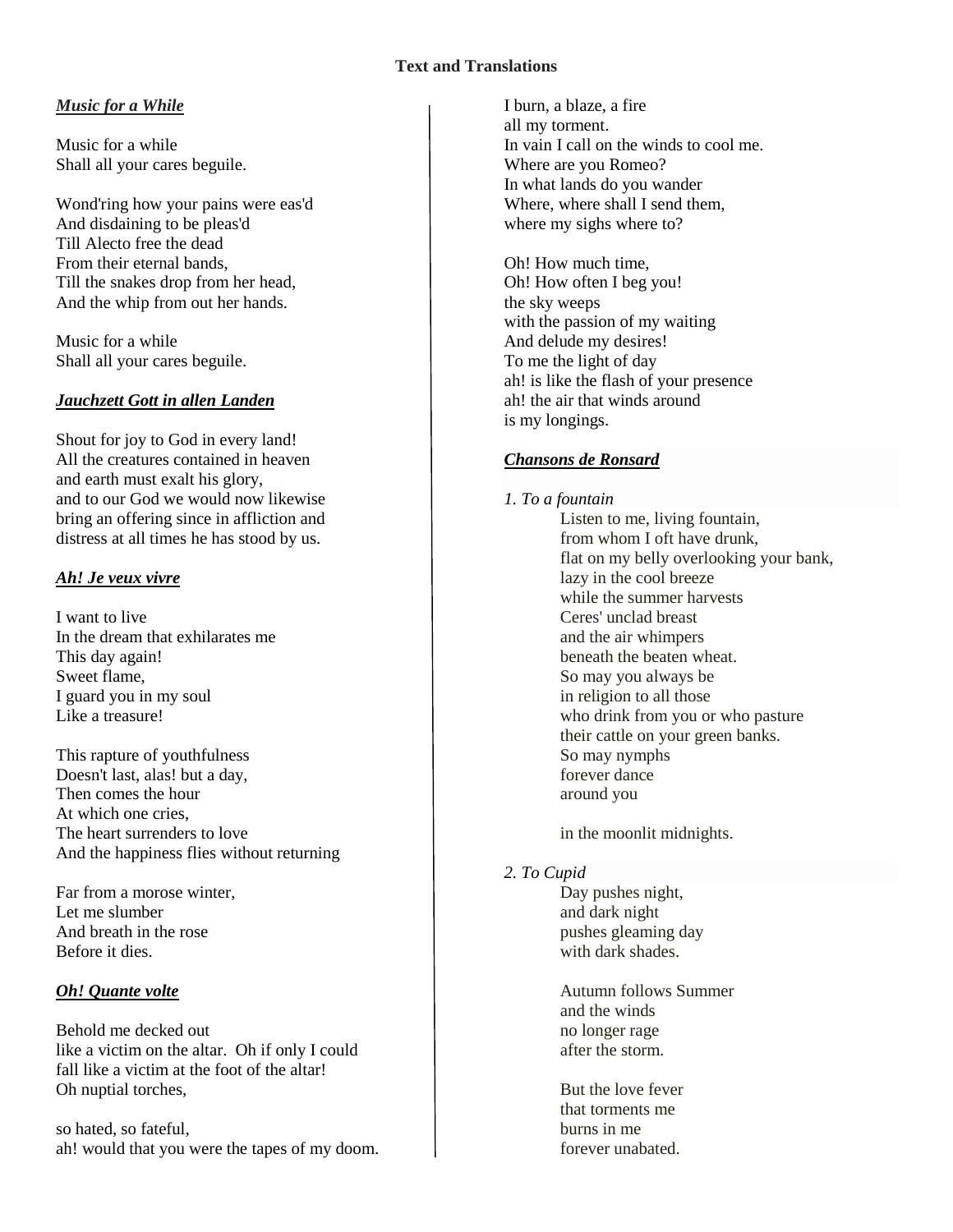I'm not the one you should have aimed at, god. Your arrow should have had another target.

Go after the lazy and amuse them, not me or those

who love the Muse.

*3. Quiet, chattering swallow* Quiet, chattering swallow, or if I get my hands on you I'll tear the feathers from your wing or cut out your tongue. In the morning, your endless cackling makes my head turn.

> You can sing all day, all evening, all night in my chimney if you want, but in the morning don't wake me up when I'm dozing

with my Cassandra in my arms.

#### *4. God be with you*

God be with you, faithful messengers of Spring, swallows, hoopoes, cuckoos, little nightingales, turtledoves and wild birds who make the greenwood lively with a hundred sorts of warbles.

God be with you, lovely daisies, beautiful roses, pretty little flowers, and you buds, once known as the blood of Ajax and Narcissus. And you thyme, anise, wild cherry. Welcome back.

God be with you, multi-coloured troop of butterflies sucking the sweet grasses of the field, and you, new swarm of bees kissing the yellow and red flowers.

A hundred thousand times I salute your sweet return. Oh, how I love this season and the sweet cackling on the banks after the winds and storms

that have kept me shut in the house!

#### *Willow Song*

Willow, where we met together Willow, when our love was new Willow, if he once should be returning Pray tell him I am weeping too.

So far from each other While the days pass In their emptiness away. Oh my love, must it be forever Never once again To meet as on that day? And never rediscover The way of telling The way of knowing All our hearts would say.

Gone are the ways of pleasure Gone are the friends I had of yore Only the recollection fatal Of the word that was spoken: Nevermore.

#### *Caro nome*

Gualtier Maldè...name of my beloved, brand this loving heart!

Sweet name, you who made my heart throb for the first time, you must always remind me the pleasures of love! My desire will fly to you on the wings of thought and my last breath will be yours, my beloved.